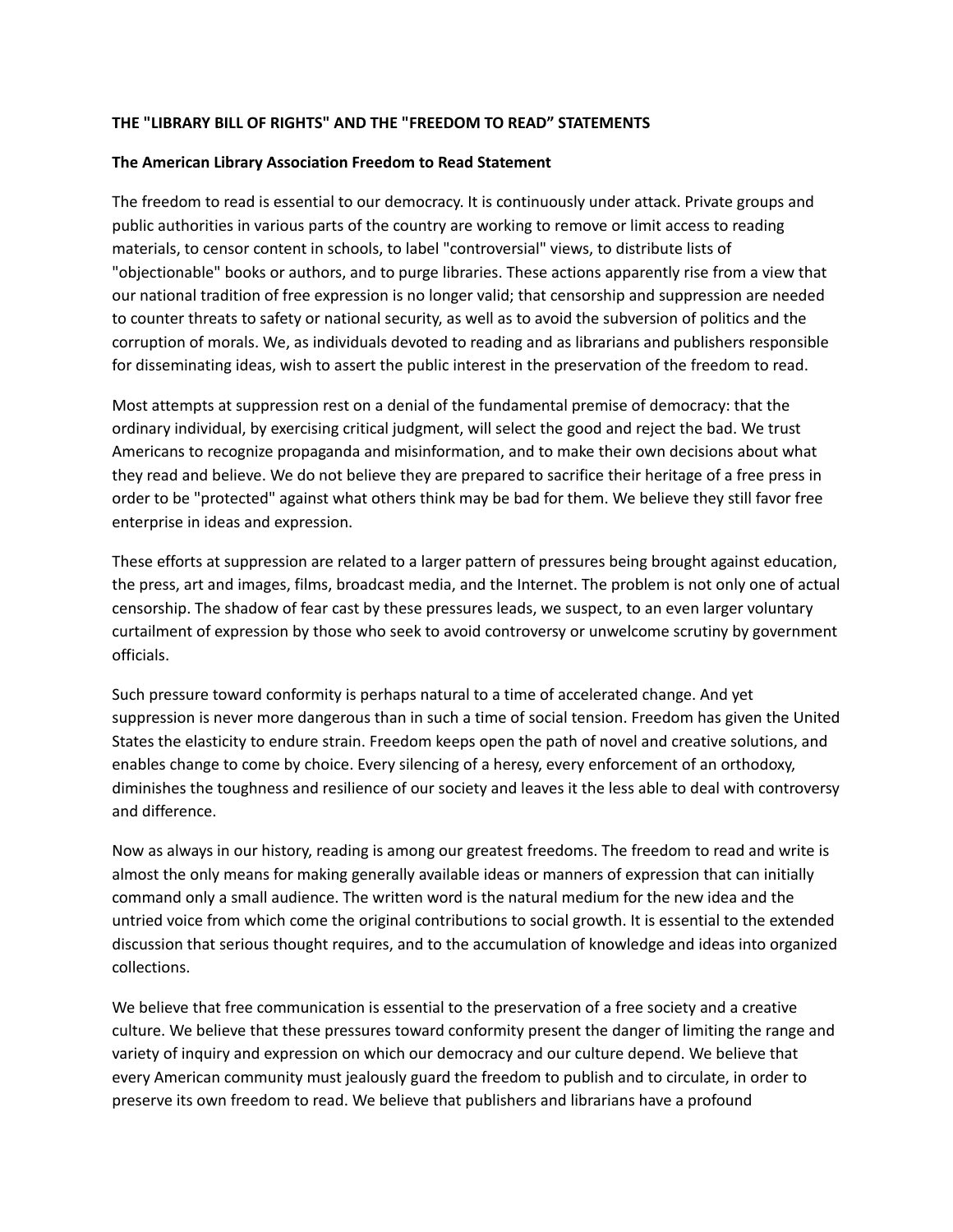responsibility to give validity to that freedom to read by making it possible for the readers to choose freely from a variety of offerings.

The freedom to read is guaranteed by the Constitution. Those with faith in free people will stand firm on these constitutional guarantees of essential rights and will exercise the responsibilities that accompany these rights.

We therefore affirm these propositions:

It is in the public interest for publishers and librarians to make available the widest diversity of views and expressions, including those that are unorthodox, unpopular, or considered dangerous by the majority.

Creative thought is by definition new, and what is new is different. The bearer of every new thought is a rebel until that idea is refined and tested. Totalitarian systems attempt to maintain themselves in power by the ruthless suppression of any concept that challenges the established orthodoxy. The power of a democratic system to adapt to change is vastly strengthened by the freedom of its citizens to choose widely from among conflicting opinions offered freely to them. To stifle every nonconformist idea at birth would mark the end of the democratic process. Furthermore, only through the constant activity of weighing and selecting can the democratic mind attain the strength demanded by times like these. We need to know not only what we believe but why we believe it.

Publishers, librarians, and booksellers do not need to endorse every idea or presentation they make available. It would conflict with the public interest for them to establish their own political, moral, or aesthetic views as a standard for determining what should be published or circulated.

Publishers and librarians serve the educational process by helping to make available knowledge and ideas required for the growth of the mind and the increase of learning. They do not foster education by imposing as mentors the patterns of their own thought. The people should have the freedom to read and consider a broader range of ideas than those that may be held by any single librarian or publisher or government or church. It is wrong that what one can read should be confined to what another thinks proper.

It is contrary to the public interest for publishers or librarians to bar access to writings on the basis of the personal history or political affiliations of the author.

No art or literature can flourish if it is to be measured by the political views or private lives of its creators. No society of free people can flourish that draws up lists of writers to whom it will not listen, whatever they may have to say.

There is no place in our society for efforts to coerce the taste of others, to confine adults to the reading matter deemed suitable for adolescents, or to inhibit the efforts of writers to achieve artistic expression.

To some, much of modern expression is shocking. But is not much of life itself shocking? We cut off literature at the source if we prevent writers from dealing with the stuff of life. Parents and teachers have a responsibility to prepare the young to meet the diversity of experiences in life to which they will be exposed, as they have a responsibility to help them learn to think critically for themselves. These are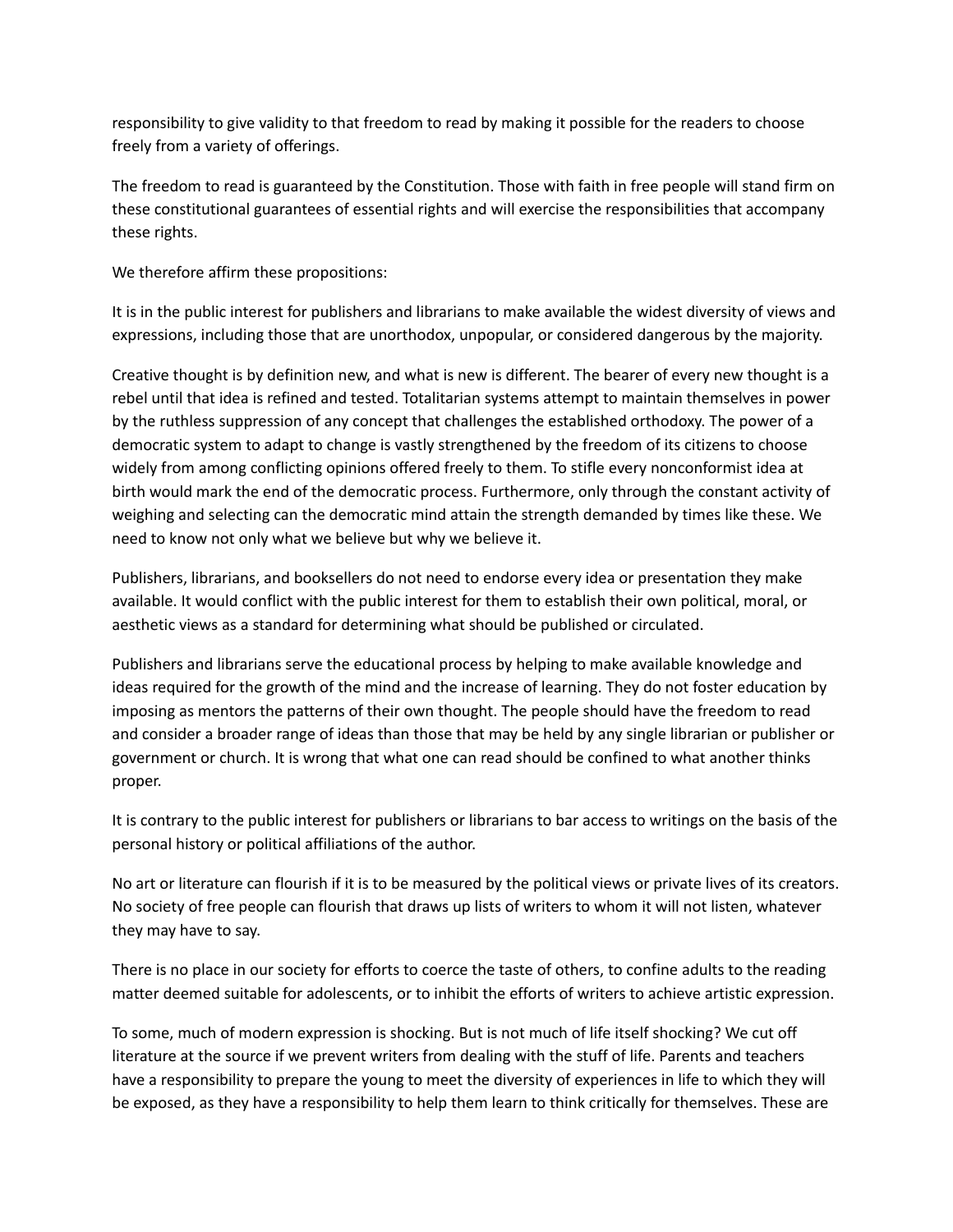affirmative responsibilities, not to be discharged simply by preventing them from reading works for which they are not yet prepared. In these matters values differ, and values cannot be legislated; nor can machinery be devised that will suit the demands of one group without limiting the freedom of others.

It is not in the public interest to force a reader to accept the prejudgment of a label characterizing any expression or its author as subversive or dangerous.

The ideal of labeling presupposes the existence of individuals or groups with wisdom to determine by authority what is good or bad for others. It presupposes that individuals must be directed in making up their minds about the ideas they examine. But Americans do not need others to do their thinking for them.

It is the responsibility of publishers and librarians, as guardians of the people's freedom to read, to contest encroachments upon that freedom by individuals or groups seeking to impose their own standards or tastes upon the community at large; and by the government whenever it seeks to reduce or deny public access to public information.

It is inevitable in the give and take of the democratic process that the political, the moral, or the aesthetic concepts of an individual or group will occasionally collide with those of another individual or group. In a free society individuals are free to determine for themselves what they wish to read, and each group is free to determine what it will recommend to its freely associated members. But no group has the right to take the law into its own hands, and to impose its own concept of politics or morality upon other members of a democratic society. Freedom is no freedom if it is accorded only to the accepted and the inoffensive. Further, democratic societies are more safe, free, and creative when the free flow of public information is not restricted by governmental prerogative or self-censorship.

It is the responsibility of publishers and librarians to give full meaning to the freedom to read by providing books that enrich the quality and diversity of thought and expression. By the exercise of this affirmative responsibility, they can demonstrate that the answer to a "bad" book is a good one, the answer to a "bad" idea is a good one.

The freedom to read is of little consequence when the reader cannot obtain matter fit for that reader's purpose. What is needed is not only the absence of restraint, but the positive provision of opportunity for the people to read the best that has been thought and said. Books are the major channel by which the intellectual inheritance is handed down, and the principal means of its testing and growth. The defense of the freedom to read requires of all publishers and librarians the utmost of their faculties, and deserves of all Americans the fullest of their support.

We state these propositions neither lightly nor as easy generalizations. We here stake out a lofty claim for the value of the written word. We do so because we believe that it is possessed of enormous variety and usefulness, worthy of cherishing and keeping free. We realize that the application of these propositions may mean the dissemination of ideas and manners of expression that are repugnant to many persons. We do not state these propositions in the comfortable belief that what people read is unimportant. We believe rather that what people read is deeply important; that ideas can be dangerous;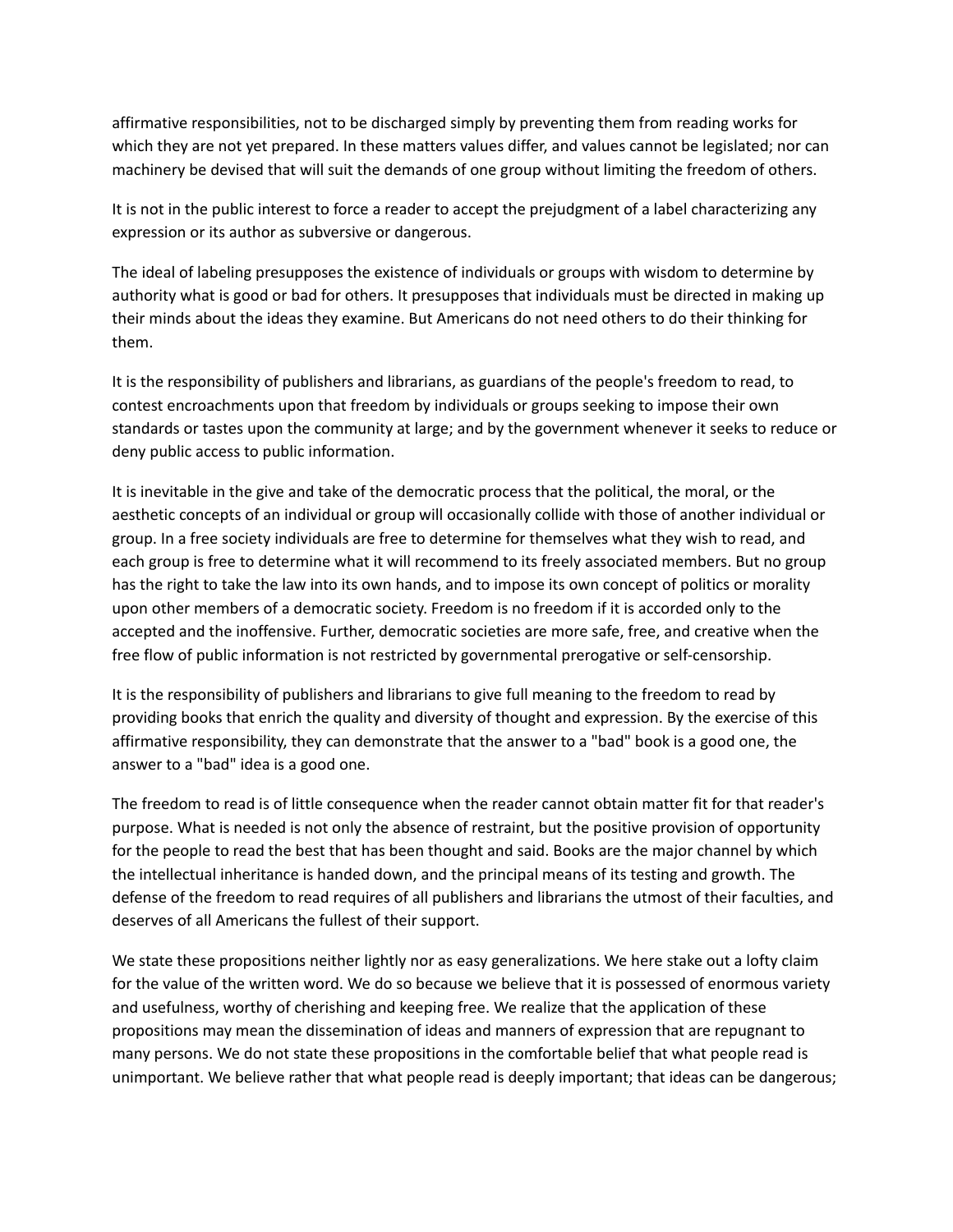but that the suppression of ideas is fatal to a democratic society. Freedom itself is a dangerous way of life, but it is ours.

This statement was originally issued in May of 1953 by the Westchester Conference of the American Library Association and the American Book Publishers Council, which in 1970 consolidated with the American Educational Publishers Institute to become the Association of American Publishers.

Adopted June 25, 1953, by the ALA Council and the AAP Freedom to Read Committee; amended January 28, 1972; January 16, 1991; July 12, 2000; June 30, 2004.

A Joint Statement by:

American Library [Association](http://www.ala.org/) [Association](http://www.publishers.org/) of American Publishers

Subsequently endorsed by:

American Booksellers [Foundation](http://www.abffe.com/) for Free Expression The [Association](http://www.aaupnet.org/) of American University Presses, Inc. The [Children's](http://www.cbcbooks.org/) Book Council Freedom to Read [Foundation](http://www.ala.org/groups/affiliates/relatedgroups/freedomtoreadfoundation) National [Association](http://www.nacs.org/) of College Stores National Coalition Against [Censorship](http://www.ncac.org/) National Council of [Teachers](http://www.ncte.org/) of English The Thomas Jefferson Center for the Protection of Free [Expression](http://www.tjcenter.org/)

## **The American Library Association Library Bill of Rights**

The American Library Association affirms that all libraries are forums for information and ideas, and that the following basic policies should guide their services.

I. Books and other library resources should be provided for the interest, information, and enlightenment of all people of the community the library serves. Materials should not be excluded because of the origin, background, or views of those contributing to their creation.

II. Libraries should provide materials and information presenting all points of view on current and historical issues. Materials should not be proscribed or removed because of partisan or doctrinal disapproval.

III. Libraries should challenge censorship in the fulfillment of their responsibility to provide information and enlightenment.

IV. Libraries should cooperate with all persons and groups concerned with resisting abridgment of free expression and free access to ideas.